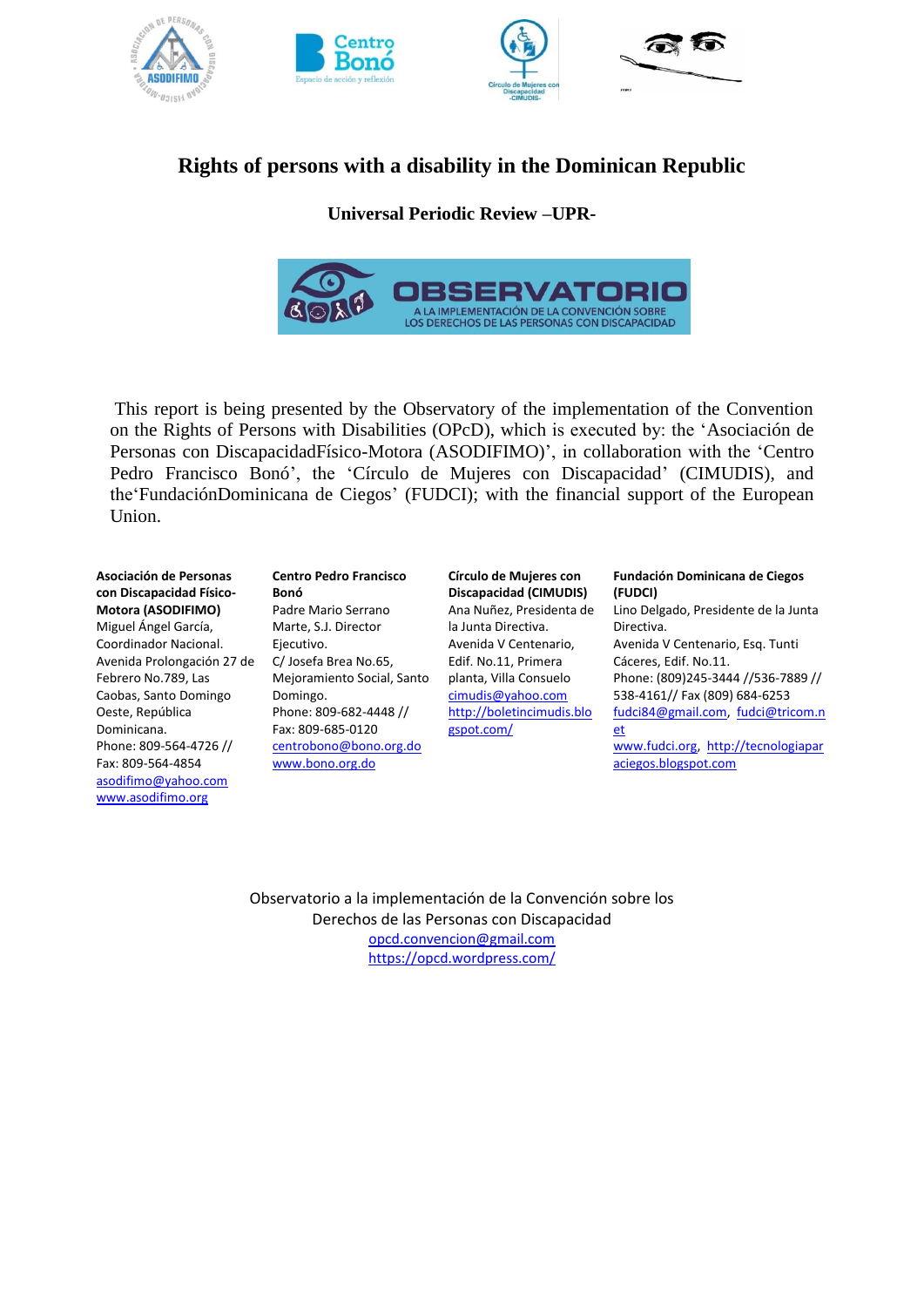# **Recommendation that found support by the State during the 13th period of session of the Human Rights Council, during the Universal Periodic Review.**

*3. Review its domestic policies and practices to ensure full compliance with the Convention on the Rights of Persons with Disabilities (Canada);* 

*7. Set up a database related to the socio-economic situation of the population, disaggregating the data in terms of racial and ethnic identity, persons with disabilities, national origin and gender, with a view to analyzing the social situation of different groups of the population and thus make progress in strengthening or establishing public policies to prevent and eliminate discrimination (Mexico).*

# **Context**

- 1. People with a disability who are part of the poorest of the poor in the world, live excluded from the benefits and services of the community to which the majority of the citizens of the country do have access.
- 2. In accordance with the last Census on Population and Residence 2010, 12.3% of the total population lives with some form of disability in the Dominican Republic. This constituted a total of 1.160.847 persons.<sup>1</sup>
- 3. The data from the 2010 Census indicate that the disabilities most common in the country are physical and motor disabilities, visual disabilities, attention deficit disorder, auditory impairment.
- 4. Of all people with disabilities, 56.3% are women and 43.7% are men. 8.1% are between 0 and 14 years old; 65.9% are between the ages of 15 and 64, and 26% are above the age of 65. 55% of the population with disabilities live in Santo Domingo (the National District), Santiago, La Vega and San Cristóbal.
- 5. In respect to education, 23.6% are illiterate; and of the population with disabilities who began formal education, only 14.4% have access to higher education.
- 6. According to the National Survey on the Labor Force, in 2012, a total of 354,358 people were unemployed and not seeking work, because of a permanent disability.<sup>2</sup>
- 7. The Dominican Republic signed, in 2007, and later ratified in 2009, the Convention on the Rights of Persons With Disabilities, sponsored by the United Nations (UN). The Convention is an international legal document that is obligatory for all states which ratify it. Its purpose is to promote, protect and insure the full and equal enjoyment of all human right and fundamental freedoms for those with disabilities, and to promote the respect of their inherent dignity.
- 8. Recently, in early 2013, the approval of the law on the equality of the rights of people with a disability (law 5-13) constitutes a success in the actions of incidence from the

 $2$  Banco Central (2012). Encuesta Nacional de Fuerza de Trabajo. En:

<sup>1</sup> <sup>1</sup>Oficina Nacional de Estadística (2010). Censo de Población y Vivienda 2010. ONE. República Dominicana.

<http://www.bancentral.gov.do/cgibin/RpWebEngine.exe/PortalAction?&MODE=MAIN&BASE=ENFTNMM&MAIN=WebServerMain.inl>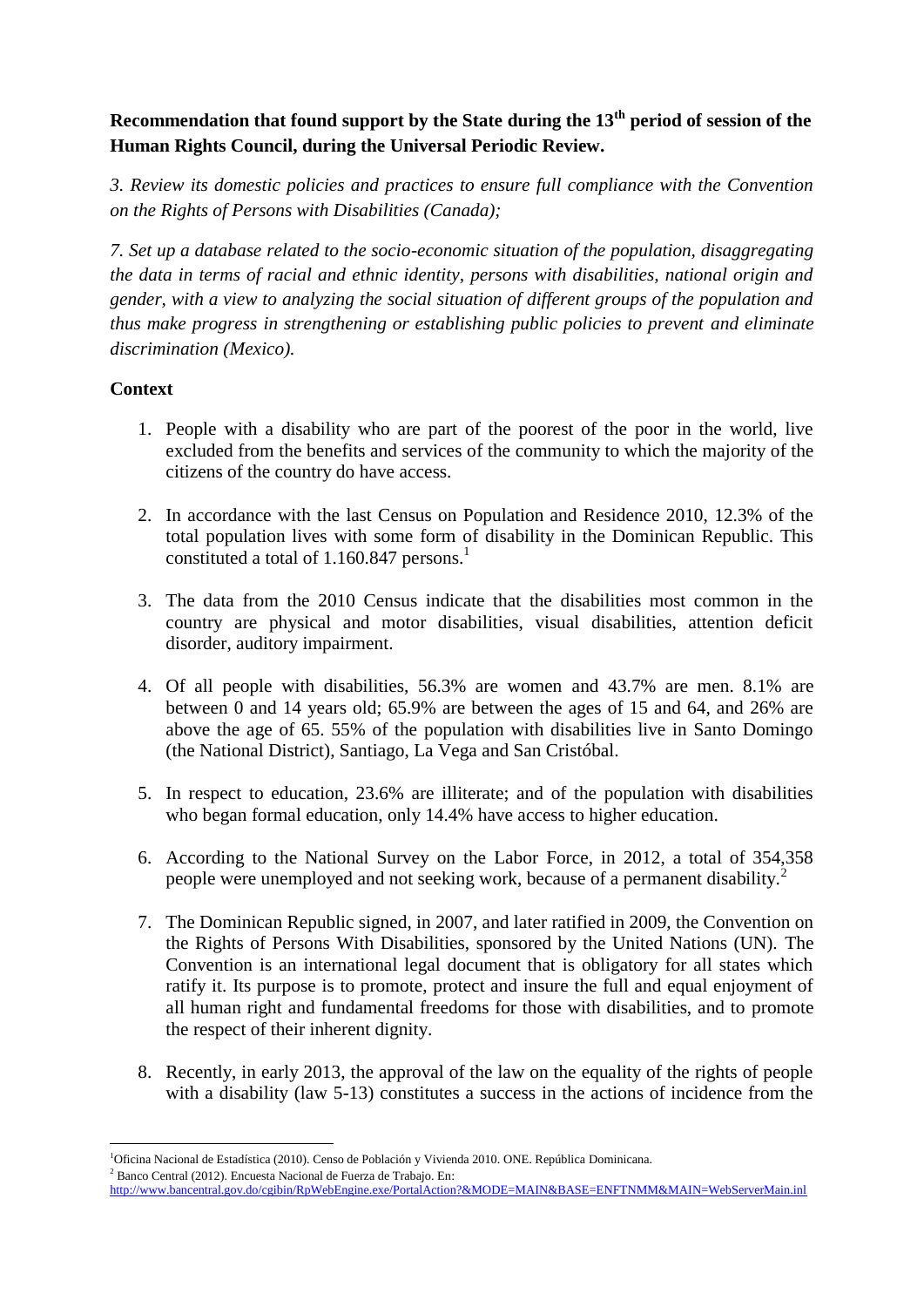sector to count on an legislative instrument which sustains the demands for a mayor inclusion and respect for the rights of persons with a disability.

### **Invisible in the States numbers**

- 9. People with disabilities are among the most excluded of the excluded, and the violations of their human rights (civil, political, economic, social and cultural rights) have been made as invisible as the same people who live with disabilities. The situation of social and economic exclusion and discrimination in nearly every aspect of life forms a vicious circle.
- 10. It should be noted that the exclusion which affects those individuals with a disability has reached the scope of statistical research and it cannot be considered that the census is a specialized instrument for the analysis of these groups; given that there are severe weaknesses in the identification of the type of disability.
- 11. The lack of indicators and statistical data suggests that there is little communication between the different programs and commitments that the Dominican State has made from specific departments. The country is also a signatory to the "Plan for the Decade of the Americas: for the rights and dignity of people with disabilities". This plan suggests a number of indicators to facilitate its application, and therefore already has a base and previous commitments, which are important to consider, articulate and enforce.
- 12. This cultivates that in 2013 there will continue to be a challenge for the Dominican Republic: the embellishment of a rigorous and profound studies on the population with disabilities; which presents a set of indicators and update demographic data which allows focus on actions per territory, gender, age, and prompt necessities. Additionally, this will sustain the justification of systematic programs that strive to guarantee the complete enjoyment of the rights of people with a disability. The lack of this type of studies reflects the indifference to find a starting point for the planning of public politics directed towards the improvement of the quality of life of this group and their families.

# **Women with disabilities**

- 13. Women with disabilities represent 56.3% of the disabled population, according to 2010 Census. These therefore constitute more than half of the disabled population. The country lacks specific programs or actions that seek to promote the full development and empowerment of women and the inclusion and non-discrimination of women with disabilities.
- 14. Women with disabilities face greater obstacles in getting a decent job with a fair wage.

# **Exclusion in the educational system**

15. Linked to the necessity to break away from the systematic invisibility, is the country's lack of mayor implementation of inclusion mechanisms, to include individuals with a disability in education. These exclusions are seen in practices such as the rejection of children in primary education because they live with a disability; the lack of architectural designs to accommodate disabled persons in public and private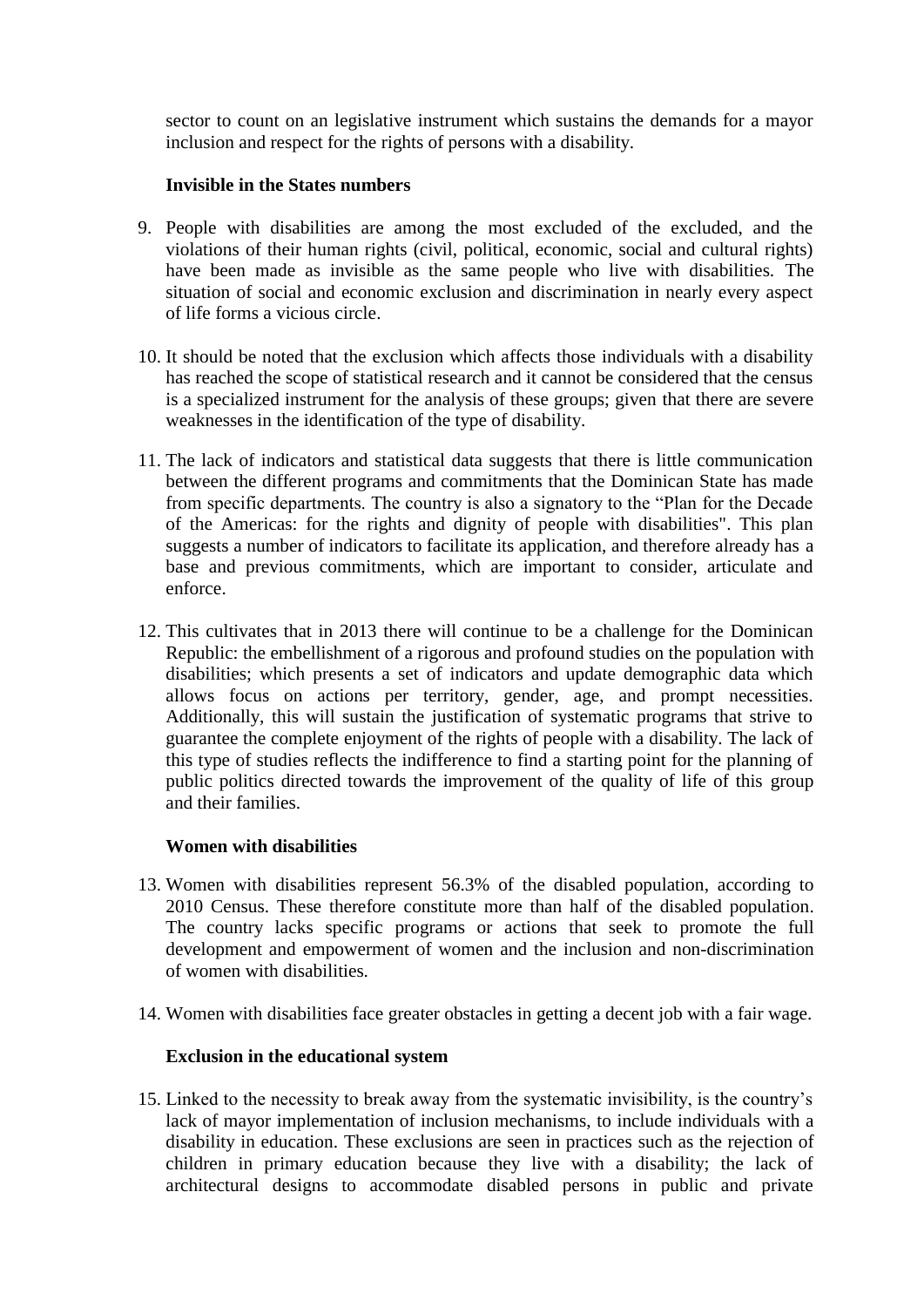educational buildings; the reduced number of teachers that master sign language; and the fact that the Braille system is barely implemented.

16. Barriers in primary and secondary education prevent more people with disabilities from gaining admission in higher education. And for those who are admitted, there are again a number of barriers, not only physically in terms of the building and facilities, but also structurally, in terms of social understanding and acceptance.

### **Exclusion in the health system**

- 17. In health area, disabled persons are not considered within the framework of programs and politics on sexual health and reproduction; many women are pressured or motivated as to not have children; there is no implementation of actions to bring special health services for disabled people closer to the communities, especially those rural communities; and there are very few initiatives to raise awareness amongst professionals in health care on the human rights, the dignity, the autonomy, and the necessities of individuals with a disability.
- 18. This, in addition to the high costs of homestay and medication and the high levels of unemployment, evidences the inequality and the social exclusion in which individuals with a disability in the Dominican Republic live.

### **Labor market exclusion**

- 19. One of the major limits faced by people with disabilities is their ability, or inability, to integrate into the labor market, despite the fact that most are of the age to be economically productive and therefore are excluded from the country's economic production. Their exclusion from the formal labor market means that many people with disabilities are incorporated into the informal market, or are relegated to begging.
- 20. There is a reluctance to make the necessary changes to the infrastructure to integrate people with disabilities into the work force.
- 21. There is not currently a system of sanctions to penalize discrimination in the workplace based on disability. Nor is there the political will to pass legislation to ensure the protection of people with disabilities, equal opportunity and access to programs and technical vocational guidance. Neither is there the motivation to promote employment of people with disabilities in the public and private sector.

#### **Barriers city**

- 22. In this same line, the lack of regulation, name plates, and signs impede individuals to move with security. Those without sight walking on public roads regularly encounter with cables and open sewers, which form obstacles while walking on the pavement. In addition this this, the enormous amount of noise on the streets disorientate them, which makes them loos the felling of where they are.
- 23. It should also be noted that individuals with a disability do not have the same type of access to justice, to the public services that grant private credits, such as banking services, especially in the case of individuals suffering from blindness. People without